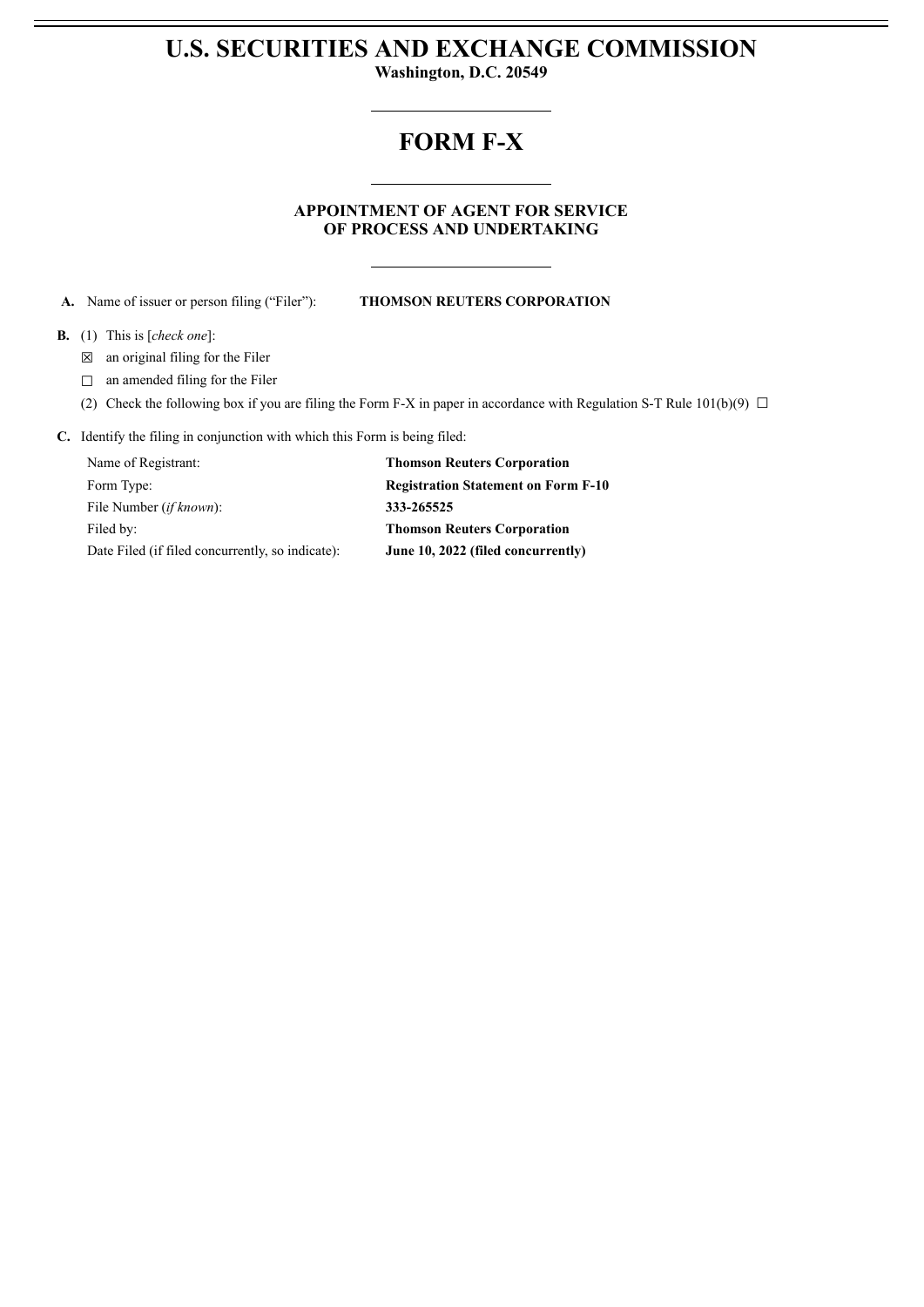**D.** Filer is incorporated or organized under the laws of **Ontario, Canada** and has its principal place of business at

**333 Bay Street Suite 300 Toronto, Ontario, M5H 2R2, Canada (telephone: (416) 687-7500)**.

**E.** The Filer designates and appoints **Thomson Reuters Holdings Inc.** (the "Agent"), located at

#### **3 Times Square New York, New York 10036, United States Attention: Thomas Kim (telephone: (646) 223-4000)**

as the agent of the Filer upon whom may be served any process, pleadings, subpoenas, or other papers in:

- (a) any investigation or administrative proceeding conducted by the Commission; and
- (b) any civil suit or action brought against the Filer or to which the Filer has been joined as defendant or respondent, in any appropriate court in any place subject to the jurisdiction of any state or of the United States or of any of its territories or possessions or of the District of Columbia, where the investigation, proceeding or cause of action arises out of or relates to or concerns any offering made or purported to be made in connection with the securities registered or qualified by the Filer on Form F-10 on the date hereof (the "Form F-10") or any purchases or sales of any security in connection therewith. The Filer stipulates and agrees that any such civil suit or action or administrative proceeding may be commenced by the service of process upon, and that service of an administrative subpoena shall be effected by service upon such agent for service of process, and that the service as aforesaid shall be taken and held in all courts and administrative tribunals to be valid and binding as if personal service thereof had been made.
- **F.** The Filer stipulates and agrees to appoint a successor agent for service of process and file an amended Form F-X if the Filer discharges the Agent or the Agent is unwilling or unable to accept service on behalf of the Filer at any time until six years have elapsed from the date the issuer of the securities to which such forms and schedules relate has ceased reporting under the Exchange Act.

The Filer further undertakes to advise the Commission promptly of any change to the Agent's name or address during the applicable period by amendment of this form, referencing the file number of the relevant form in conjunction with which the amendment is being filed.

**G.** The Filer undertakes to make available, in person or by telephone, representatives to respond to inquiries made by the Commission staff, and to furnish promptly, when requested to do so by the Commission staff, information relating to the Form F-10; the securities to which the Form F-10 relates; and the transactions in such securities.